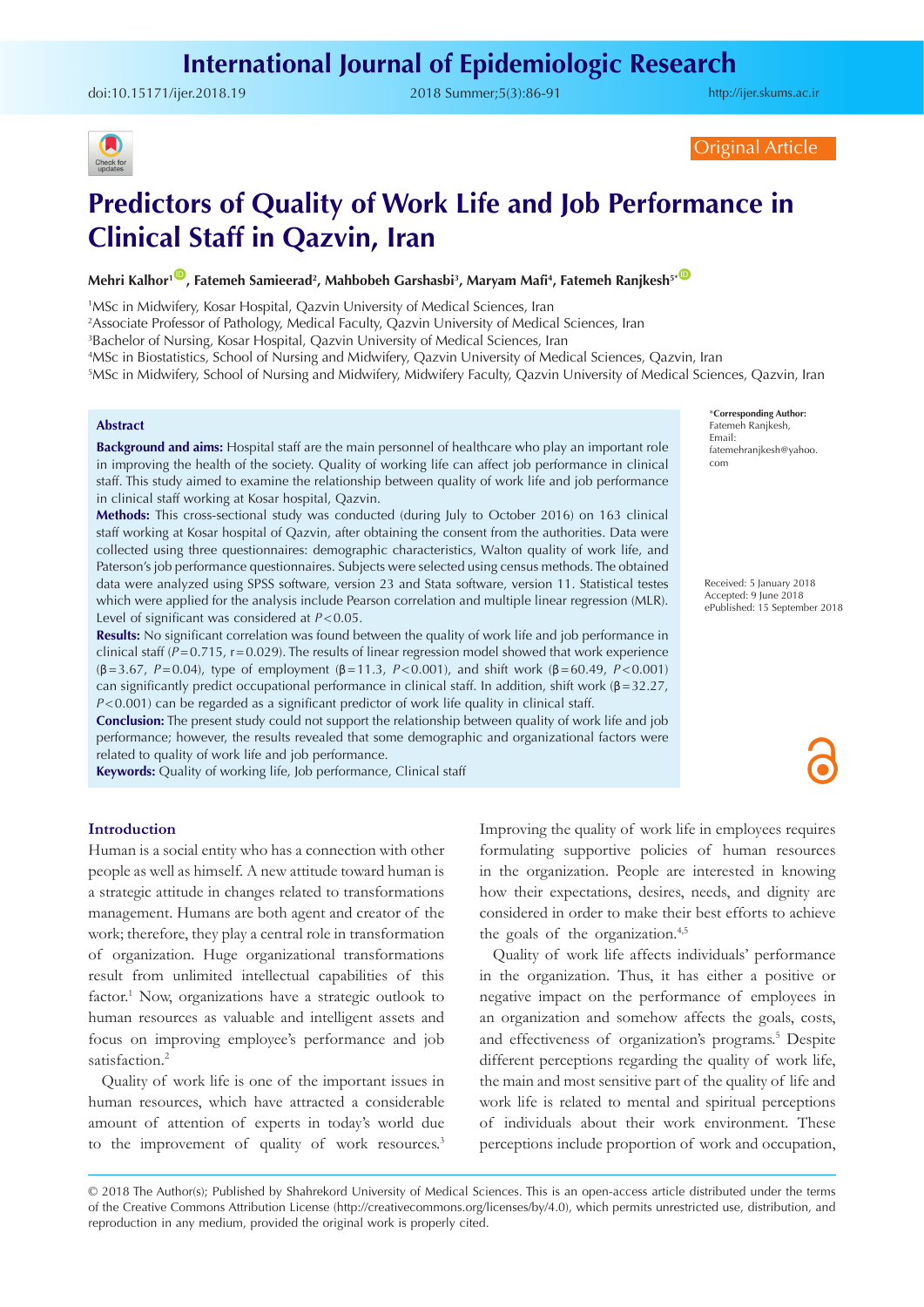proportion of people's morale toward organizational culture, productivity, and being valuable in the work environment.6 The quality of work life consists of three dimensions including physical, psychological, and environmental factors, which are resulted from a comparison of individuals' desires and facilities with the existing situation and what should be.<sup>7</sup>

The quality of work life is essential for attracting, retaining, and motivating the employees and also the performance of the organization. It includes components such as adequate and fair rewards, safe and healthy working conditions, and social integrity in the work environment that enable the employees for optimal use of their work capabilities and abilities.<sup>8</sup>

Studies have shown that the quality of work life healthcare providers is lower than the moderate level.<sup>9-12</sup> Factors such as gender, income, educational level, work experience, job satisfaction, and work shift have been reported as effective in quality of work life.13-16

Job performance is another component that is focused on by many organizations due to the importance of productivity in the workplace.17 Job performance is the expected value of organizations from the total occupational behaviors that individuals perform over a given period of time.18 Borman divided job performance into task performance and contextual performance. Task performance includes technical information and problemsolving ability, in which the assigned tasks are performed according to the instructions and expectations.18,19 The performance of a person is the criterion of the success rate in his or her work and it usually comes from assessing the success rate of a person's behavior in comparison with organizational expectations.<sup>20</sup>

Several factors were found to affect job performance. Mozzen et al reported a significantly positive relationship between professional skill and job satisfaction with performance while finding a significantly negative relationship between age and job performance.<sup>21</sup> Bakhshi et al also found a significantly positive relationship between gender and educational level with job performance.14 In a study by Mehdizadeh Ashrafi et al, a positive association was reported between job performance and quality of work life.<sup>22</sup> In addition, Almasi et al found a significantly positive correlation between job performance and components of quality of work life. The researchers concluded that the organization could improve job performance by improving the components of work life quality.23 Similarly, Almalki et al reported a relationship between quality of work life and leaving a job in nurses.<sup>24</sup>

Considering the importance of the hospital clinical staff' position in promoting the health of the patient and society, investigating the relationship between maintaining and improving mental as well as professional health of the employees with the quality of work life<sup>25</sup> and also exploring the importance of job performance which has not been touched well in the health sector of the city, and the application of their results, can be useful for managing and improving the organization's performance. There is insufficient information regarding job performance and the quality of work life of this group in the literature; therefore, the present study will particularly delve into the investigation of the relationship between quality of work life and job performance in clinical staff working at Kosar hospital in Qazvin.

## **Methods**

This was a descriptive and cross-sectional study conducted (during July to October 2016) on clinical staff working at Kosar hospital in Qazvin. About 86% (N= 172) of the clinical staff filled out the questionnaire. However, nine subjects did not completely answer the items of the questionnaire, therefore, they were excluded form data analysis. A total number of 163 completed questionnaires were analyzed. The inclusion criteria were as follows: (1) clinical staff with at least 1 year of experience who worked at Kosar hospital and (2) showing a willingness to participate in the study.

Data were collected using three tools including: Demographic information checklist, that is, information about participants' age, education level, working relationship with the organization, and work experience), Walton's quality of work life questionnaire, and Paterson's job performance questionnaire. The quality of work life questionnaire consists of 32 items on 5-point Likert-type scale and is used to assess the quality of work life. This questionnaire includes the following components: fair and adequate payment, safe and healthy work environment, providing growth opportunities and continuous security, legalism in the organization, social affiliation of work life, general space of living, integration and social cohesion, and development of human capabilities. The values assigned to responses range from very low (1 point) to very high (5 points). Thus, in data analysis section, 26- 50 scores showed low quality of work life and scores ranged from 51-80 represented a moderate level of work life quality. Besides, scores varied from 81-110 showed high quality of work life. The reliability and validity of this questionnaire have been confirmed in some studies.17 In addition, in this study, test-retest method was used to determine the reliability of the questionnaires. The correlation coefficient of the questionnaire was calculated .89, indicating a satisfactory correlation among the items.

Paterson's job performance questionnaire contains 16 items each of which is ranked on a 4-point Likert-type scale. The values assigned to the responses range from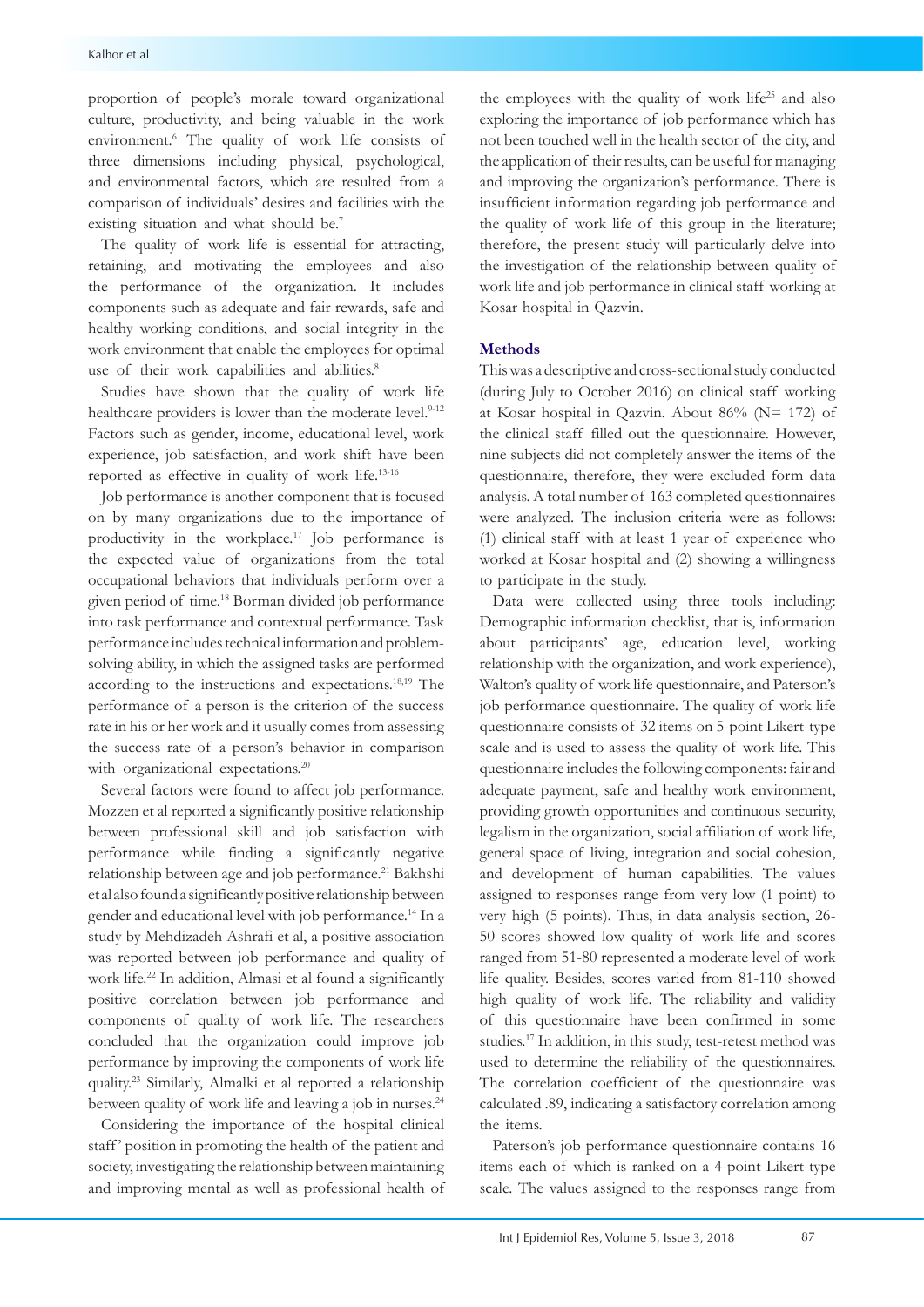never (0 point) to always (4 points). The minimum and maximum scores are 0 and 64, respectively. The scores 0-20 showed poor performance while the scores ranging from 21-40 displayed a moderate level of performance. Besides, scores varying from 41-64 showed a good performance. The validity of this questionnaire was reported by Mohammadi et al.<sup>26</sup> In the present study, internal consistency of job performance questionnaire was obtained by Cronbach alpha (0.78).

Data analysis was carried out using SPSS software, version 23 and Stata software, version 11. Normality of the main variables were tested using Kolmogorov-Smirnov (K-S test). Descriptive statistics such as mean, standard deviation (SD), and frequency were employed for nominal variables. Linear regression model was used to investigate the predictor factors of work life quality and job performance in clinical staff. The significance level for all the tests was less than 0.05.

## **Results**

Based on the results of this study, the majority of subjects (44.8%) were in under-30 age group. In terms of educational level, most subjects held BA degree (88.9%). Regarding work shift, it can be stated that most subjects had a shift in turnover (92%). The mean score and standard deviations of employees' job performance were (Mean=58.96  $\pm$  6.61 and SD=69.49  $\pm$  17.40), in quality of work life (Table 1). The result of Pearson correlation coefficient showed that there was no significant relationship between quality of work life and job performance  $(P=0.715, r=-0.029)$ .

|  |  |  |  |  | <b>Table 1.</b> Demographic Characteristics of Target Participants |  |  |  |
|--|--|--|--|--|--------------------------------------------------------------------|--|--|--|
|--|--|--|--|--|--------------------------------------------------------------------|--|--|--|

| <b>Variables</b>     | No. (%)               |               |
|----------------------|-----------------------|---------------|
|                      | <30                   | 73 (44.8)     |
|                      | $30 - 40$             | 43 (26.4)     |
| Age $(y)$            | $40 - 50$             | 44 (27)       |
|                      | >50                   | 3(1.8)        |
|                      | Associate degree      | 13(8)         |
| <b>Education</b>     | <b>BSc</b>            | 145 (88.9)    |
|                      | MSc and above         | 5(3.1)        |
|                      | $1 - 5$               | 68 (41.8)     |
| Job experience (y)   | $5 - 10$              | 29 (17.7)     |
|                      | >10                   | 66 (40.5)     |
| Shift work           | Morning Fix           | 13(8)         |
|                      | Rotation              | 150 (92)      |
|                      | Permanent             | 64 (39.3)     |
|                      | Contract1             | 33 (20.2)     |
| Type of employment   | Contract <sub>2</sub> | 20(12.3)      |
|                      | Temporary             | 46 (27.2)     |
|                      |                       | $Mean \pm SD$ |
| Quality of Work Life | $58.96 \pm 6.16$      |               |
| Job Performance      | $69.49 \pm 17.40$     |               |

Table 2 shows the results of linear regression tests for prediction of individual social variables on the quality of work life. Among the variables entered into the model, work shift ( $P < 0.001$ ,  $\beta = 32.37$ ) significantly predicted the quality of work life. Based on single-variable regression model, age (*P*=0.02, β=7.61), work experience (*P*=0.02,  $β = -9.9$ ), and work shift (*P* < 0.001,  $β = -35.66$ ) were significant predictors of work life quality. This model could represent  $R2 = 0.35%$  of the total variation of the model. In addition, the value of Durbin–Watson statistic confirmed the independence of the model errors (D.W  $= 1.72$ ) (Table 2).

Table 3 displays the results of linear regression tests for prediction of individual social variables on job performance. Among the variables entered into the model, work experience  $(P=0.04, \beta = -3.67)$ , type of employment  $(P < 0001, \beta = -11.32)$ , and work shift  $(P<0.001, \beta=60.49)$  significantly predicted job performance. This model could represent R2=0.56% of the total variation of the model. Besides, the value of Durbin–Watson statistic confirmed the independence of the model errors  $(D.W = 1.79)$  (Table 3).

## **Discussion**

The aim of this study was to investigate the relationship between quality of work life and job performance and its predictive factors in clinical staff. According to the findings of the study, the majority of clinical staff reported a moderate level of work life quality. . Similarly, in a study by Sakkaki et al, the quality of work life in midwifes was found to be at a moderate level.<sup>10</sup> Additionally, several studies have reported the quality of work life of hospital nurses at a moderate level.<sup>9,11,12,26</sup> In a similar vein, in their study on work life quality of medical staff, Bakhshi et al also observed that the average score of work life quality among healthcare staff was at a moderate level.14 These results are consistent with the results of the present study. However, Choobineh et al declared that the average score for quality of work life of the staff in Shiraz University of Medical Sciences was at a high level.13 It seems that the difference between different communities, working environment, type, and severity of work are considered as the factors than can affect the quality of work life.

In this study, no significant relationship was found between the quality of work life and job performance in staff. Conversely, however, Ahmadi, found a significant relationship between the quality of work life and performance in staff of the audit organization, and among all the components of life quality, fair payment received special importance and priority.27 In another study by Ismaili, a significant relationship was found between the following four components, that is, social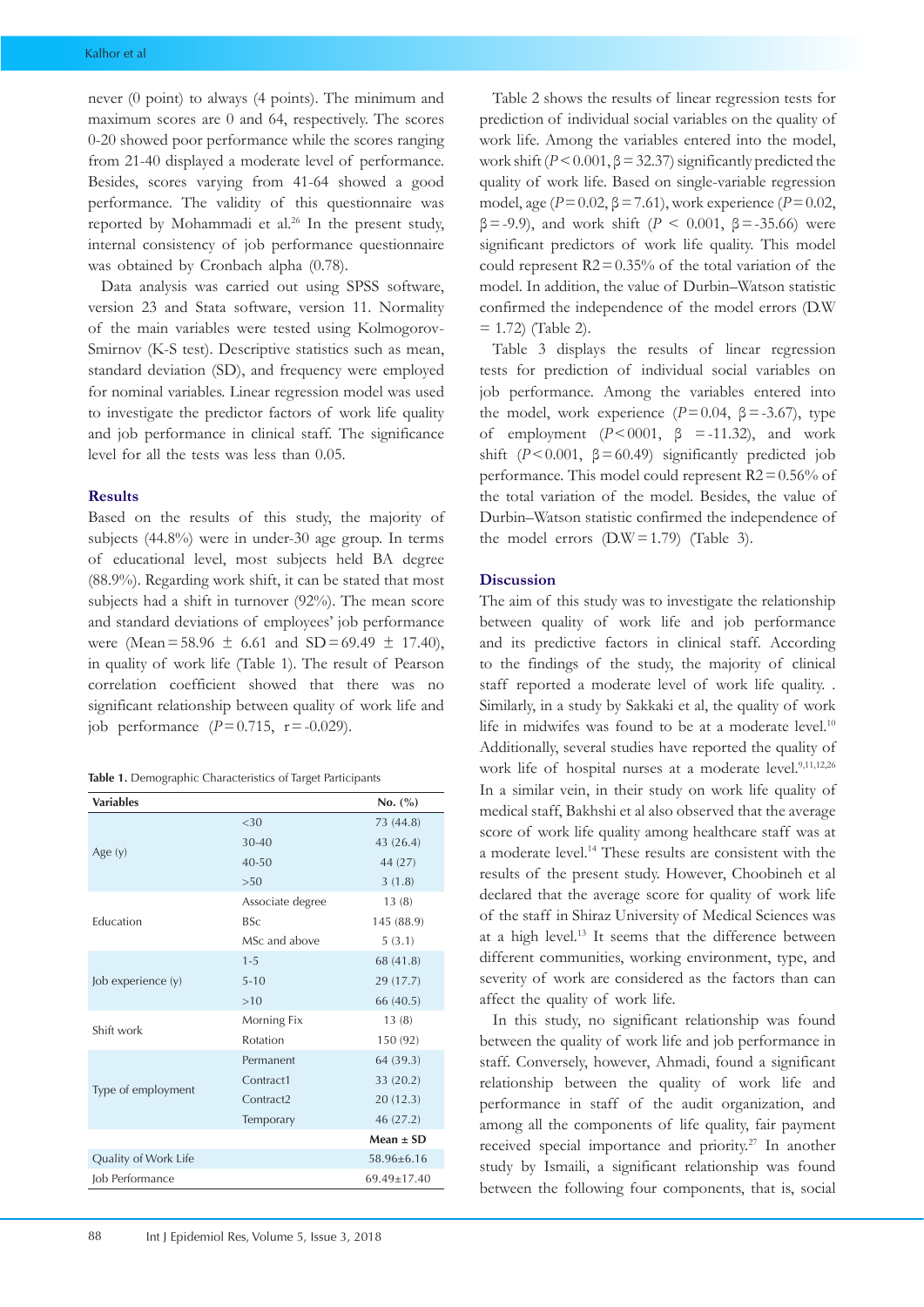| <b>Variables</b>   |                  | β                        | <b>Unadjusted P Value</b> | β                        | <b>Adjusted P Value</b>  |
|--------------------|------------------|--------------------------|---------------------------|--------------------------|--------------------------|
|                    | $<$ 30           | $\overline{\phantom{a}}$ |                           | $\overline{\phantom{a}}$ |                          |
| Age (y)            | 30-40            | 0.17                     | 0.95                      | 0.42                     | 0.93                     |
|                    | $40 - 50$        | 7.61                     | 0.02                      | 5.39                     | 0.39                     |
|                    | $>50$            | 11.35                    | 0.29                      | 5.22                     | 0.63                     |
|                    | Associate degree | $\overline{\phantom{a}}$ |                           |                          |                          |
| Education          | <b>BSc</b>       | $-3.7$                   | 0.83                      | $-3.71$                  | 0.80                     |
|                    | MSc and above    | $-9.2$                   | 0.63                      | $-1.79$                  | 0.91                     |
|                    | $0 - 1$          | $\sim$                   | $\overline{\phantom{a}}$  | $\sim$                   | $\sim$                   |
| Job experiences    | $1 - 5$          | $-9.9$                   | 0.02                      | $-3.99$                  | 0.29                     |
| (y)                | $6 - 10$         | $-6.34$                  | 0.83                      | $-1.63$                  | 0.77                     |
|                    | >10              | $-0.56$                  | 0.88                      | $-2.45$                  | 0.70                     |
| Shift Work         | Morning fix      | $\overline{\phantom{a}}$ | $\sim$                    | $\overline{\phantom{a}}$ | $\overline{\phantom{a}}$ |
|                    | Rotation         | $-35.66$                 | < 0.001                   | $-32.37$                 | < 0.001                  |
|                    | Permanent        | $\sim$                   | $\overline{\phantom{a}}$  | $\overline{\phantom{a}}$ | $\overline{\phantom{a}}$ |
| Type of employment | Contract 1       | 1.37                     | 0.71                      | 3.47                     | 0.27                     |
|                    | Contract 2       | 5.90                     | 0.18                      | 6.55                     | 0.1                      |
|                    | Temporary        | $-3.91$                  | 0.24                      | $-1.38$                  | 0.65                     |
| Constant Value     |                  | $\sim$                   | $\overline{\phantom{a}}$  | 102.43                   | < 0.001                  |

#### **Table 2.** Predictors for Quality of Work Life

Note: F= 5.82, *P*>0.001, Durbin-Watson=1.72, R2 = 0.355, Adjusted R2 = 0.294.

#### **Table 3.** Predictors of Job Performance

| <b>Variables</b>   |                  | β                        | <b>Unadjusted P Value</b> | β                        | <b>Adjusted P Value</b>  |
|--------------------|------------------|--------------------------|---------------------------|--------------------------|--------------------------|
|                    | $<$ 30           | $\overline{\phantom{a}}$ |                           | $\overline{\phantom{a}}$ |                          |
| Age $(y)$          | 30-40            | 2.41                     | 0.05                      | 2.61                     | 0.1                      |
|                    | 40-50            | 3.96                     | 0.002                     | 2.60                     | 0.18                     |
|                    | >50              | 0.36                     | 0.92                      | 0.42                     | 0.89                     |
|                    | Diploma          | $\sim$                   | $\overline{\phantom{a}}$  | $\overline{\phantom{a}}$ | $\overline{\phantom{a}}$ |
| Education          | Associate degree | $-3.5$                   | 0.61                      | 2.00                     | 0.67                     |
|                    | <b>BSc</b>       | $-5.19$                  | 0.44                      | $-0.06$                  | 0.68                     |
|                    | MSc and above    | 0.5                      | 0.46                      | 2.29                     | 0.39                     |
|                    | $0 - 1$          | $\overline{\phantom{a}}$ | $\overline{\phantom{a}}$  | $\overline{\phantom{a}}$ | $\overline{\phantom{a}}$ |
| Job experiences    | $1 - 5$          | $-2.57$                  | 0.11                      | $-1.41$                  | 0.23                     |
| (y)                | $6 - 10$         | $-0.22$                  | 0.89                      | $-3.67$                  | 0.04                     |
|                    | >10              | 1.76                     | 0.22                      | $-2.10$                  | 0.29                     |
|                    | Morning fix      | $\overline{\phantom{a}}$ |                           |                          | $\overline{\phantom{a}}$ |
| Shift Work         | Rotation         | 0.21                     | 0.21                      | 3.00                     | 0.04                     |
|                    | Permanent        | $\overline{\phantom{a}}$ |                           |                          | $\sim$                   |
|                    | Contract 1       | $-2.32$                  | 0.01                      | $-2.33$                  | 0.03                     |
| Type of employment | Contract 2       | $-4.10$                  | 0.002                     | $-4.03$                  | 0.002                    |
|                    | Temporary        | $-11.57$                 | < 0.001                   | $-11.32$                 | < 0.001                  |
| Constant Value     |                  | $\overline{\phantom{a}}$ | $\overline{\phantom{a}}$  | 102.43                   | < 0.001                  |

Note: F= 13.74, *P*>0.001, Durbin-Watson=1.72, R2 = 0.566, Adjusted R2 = 0.524.

integration and cohesion in the organization, provision of the opportunity for growth and security, legalism in the organization, and social affiliation with the performance of Tax Administration staff.28 The results of the abovementioned study are not in line with the findings of the current study. No study was found to directly measure the relationship between quality of work life and job performance in healthcare providers. It seems that the difference between the results of the present study and the above-mentioned studies is mainly due to the nature and sensitivity of the work carried out by clinical staff of the hospital. The reason for this difference could be due to the different nature of the work accomplished by these two groups. Ismaili also reported that there was no significant relationship between the four previouslymentioned components. This is consistent with the result obtained from the present study.

In this study, based on multiple regression models, work shift was found to be a predictor of quality of work life of medical staff. That is, staff who works in a shifting schedule had a lower quality of work life than those with a steady shift. Mohammadi et al investigating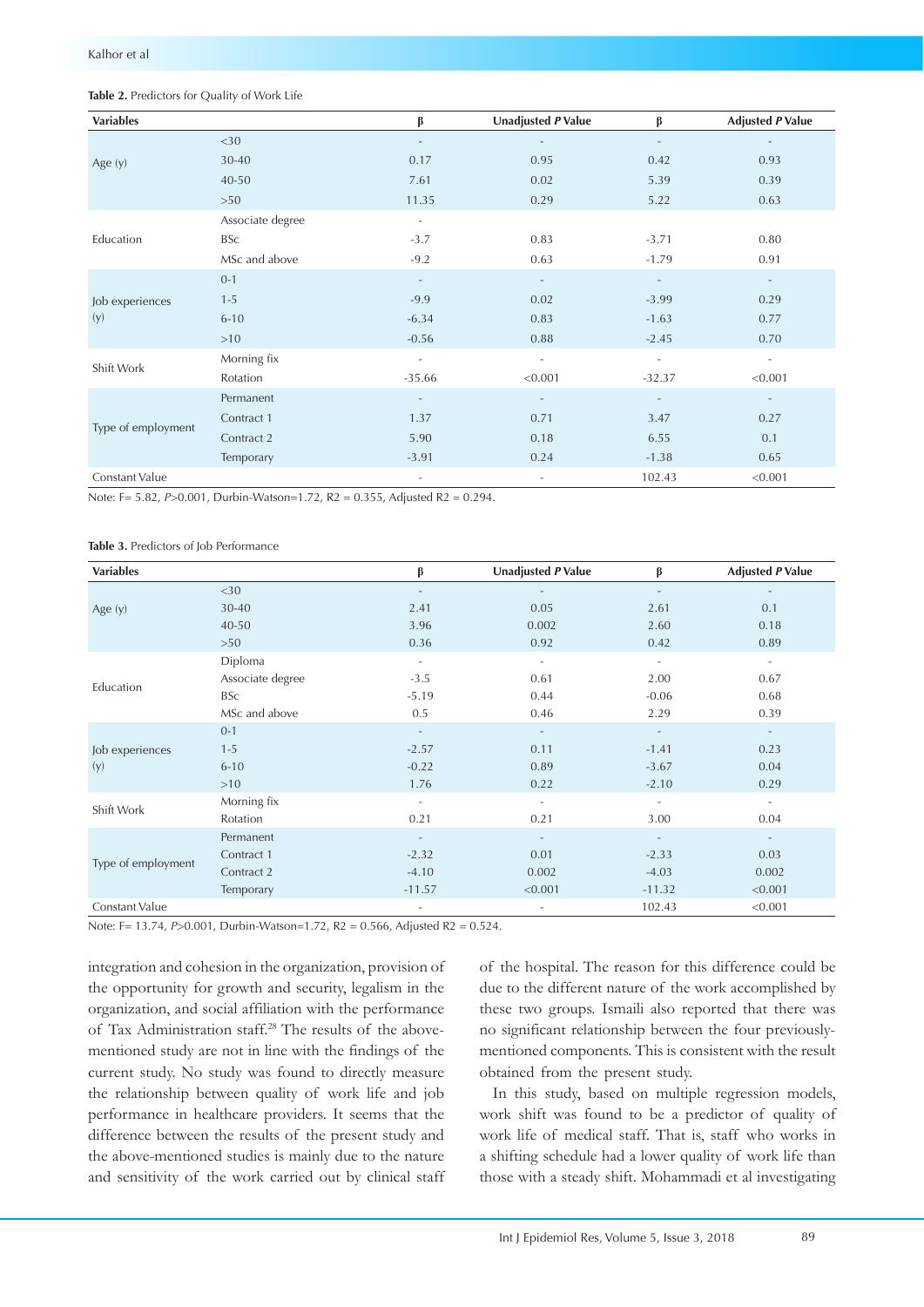the relationship between work shift and quality of life found that there was a significant correlation between these two variables.26 This is also in conformity with the result of the present study. In the same vein, Feyzi et al also reported a positive correlation between work shift of medical staff and the quality of their life, that is, work shift affected all dimensions of quality of life.15 Given that all the subjects of the present study were women, it can be concluded that working in shifting schedule can affect personal life of the women; consequently, it can lead to a decrease in the quality of work life of the staff.

According to the results of this study, education, work experience, and type of recruitment did not affect the quality of work life. Sharifzadeh et al found no significant relationship between educational level, recruitment status, and quality of work life.29 In addition, Dargahi et al did not find any significant correlation between recruitment status and quality of work life.30 Moreover, in another study by Sakkaki et al, no significant relationship was found between work experience and the quality of life.<sup>10</sup> The results of the above studies were concurrent with those of the present study. On the contrary, Mogharab et al in their study found a positive association between the work experience of the nurses and the quality of their work lives.<sup>31</sup> This result is, thus, not in line with the findings of the present study. Apparently, an increase in hospital work experience of the clinical staff does not result in an increase in the quality of work life owing to the hard working conditions in the hospital.

It seems that, instability and job security may affect job performance. Multiple regression results showed that work experience had a reverse effect on job performance prediction. However, Dalvand found that work experience had an effect on job performance.<sup>32</sup> This finding also corroborates the finding of the current study. On the contrary, in another study by Bakhshi et al, it was found that there was no significant relationship between work experience and job performance.<sup>33</sup> This is contrary to the finding of the present study. It seems that according to the type of clinical work in the hospital and dealing with patients as well as working in unconventional hours (at night and during the holiday), fatigue, and also the possibility of occupational affliction, the increase of work experience can affect job performance.

Given the employment status of clinical staff, the lower the organizational affiliation is, the lower is the average job performance of staff. For example, the average job performance score of non-recruiting staff showed a dramatic decrease (11 points from the official recruitment state). Bakhshi et al found no significant relationship between recruitment type and job performance.<sup>33</sup> As far as one can see, job stability has an effect on improving job performance and job security can improve the

performance of the staff.

 Furthermore, the average score of job performance in staff working in a circulating shift was three times higher than that of the staff working in a steady shift. Performance of clinical staff such as nurses and midwives can play a role in the whole procedure of treatment, recovery, and satisfaction of the patients. If performance of the healthcare team is reduced for any reason, then, healthcare system will not achieve its goals. Therefore, it is important to focus on identifying predictors of job performance in clinical staff.

#### **Limitations of the study**

One of the limitations of this study was its accessible sampling. Lack of homogeneous groups could be regarded as another limitation of the study which makes it difficult to generalize the results to other situations. In addition, cross-sectional nature of the current research led to a limitation in determining the actual relationships among the study structures. Although participation was voluntary for the staff and confidentiality of the information was assured, subjects refused to answer some of the questions due to personal reasons.

## **Conclusion**

In this the study, no significant relationship was found between quality of work life and job performance in clinical staff working in the hospital. However, several factors including age, work experience, type of organizational affiliation, and work shift were contributed to job performance of nurses and midwives. The quality of work life was also related to age, work experience, and work shift. It seems that considering these factors and providing facilities for clinical staff with different conditions can improve job performance and quality of work life in nurses and midwives working in the hospital.

## **Ethical Approval**

This study was approved by the Ethics Committee of Qazvin University of Medical Sciences under the code of ethics IR.QUMS.REC.1394.348. Prior to start the investigation, we corresponded with the relevant authorities to obtain the required license. Before handing out the questionnaire to the staff, the participants were assured of confidentiality of their information and that they would not be available to the manager, an individual, or any organization. In case of a willingness and informed consent, the questionnaire was administered to the samples and collected after the promised appointment.

## **Conflict of Interest Disclosures**

None.